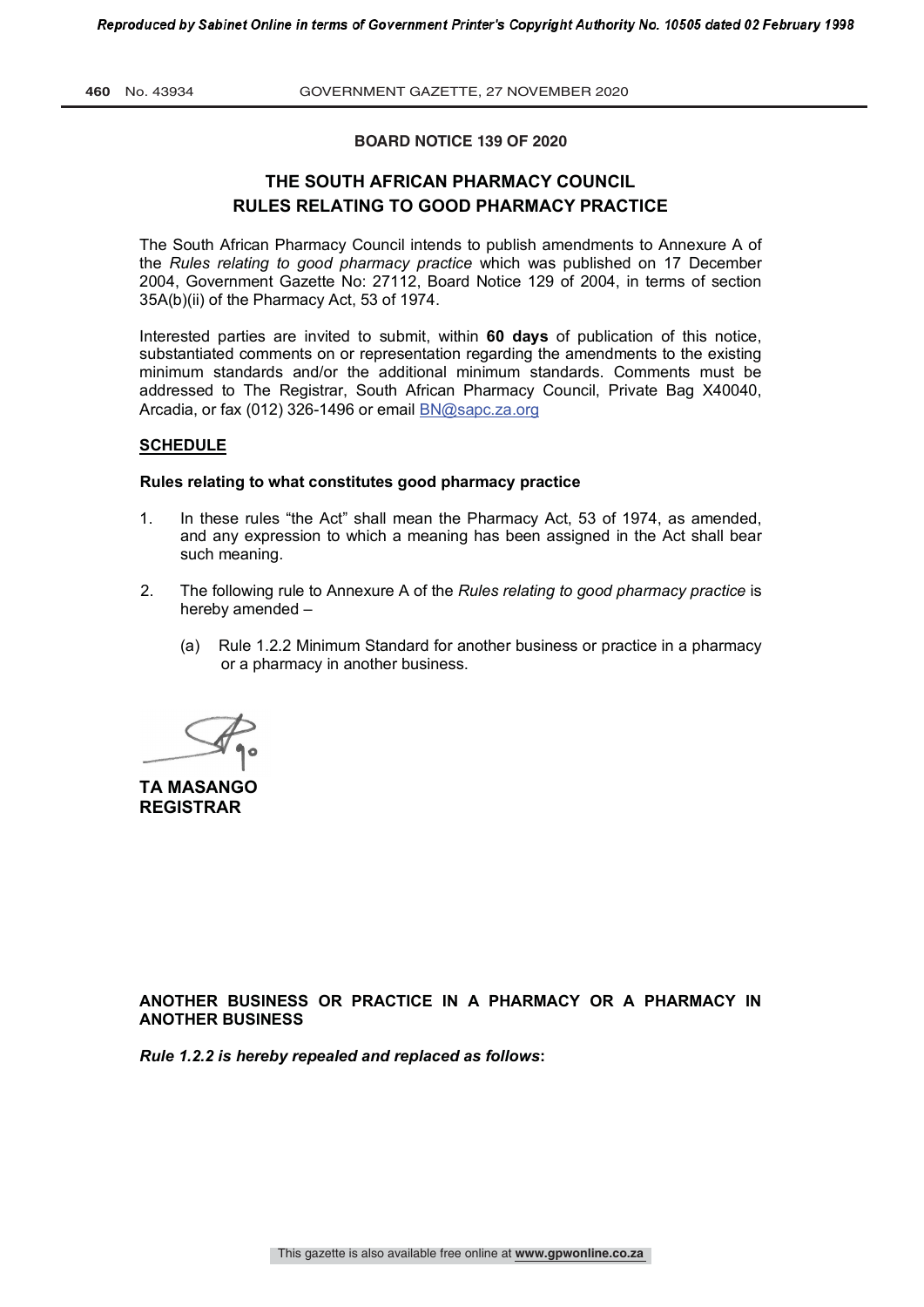# **1.2.2 Another business or practice in a pharmacy or a pharmacy in another business**

- (a) the owner and/or the responsible pharmacist of a pharmacy must obtain the approval of Council, prior to allowing a person who is not registered with Council, to conduct a separate business or practice in the pharmacy.
- (b) the following will be considered another business or practice in a pharmacy, if the:
	- (i) business or practice derives income or profit from members of the public for the activities, services or products provided;
	- (ii) transactions arising from the activities, services or products provided do not form part of the pharmacy records;
	- (iii) customer records held by the other business or practice are separate from the pharmacy records;
	- (iv) health professional or person providing services in the business or practice is not employed by the pharmacy;
	- (v) business or practice providing services in the pharmacy has its own title, branding and/or is traditionally known by the public as such; and
	- (vi) business or practice operating within the pharmacy is owned by a third party.

# **1.2.2.1 Another business in a pharmacy or practice in a pharmacy**

The following will be applied by Council in considering applications for another business or practice in a pharmacy. The operation of another business or practice, within a pharmacy must be such that:

- (a) the other business or practice does not pose any conflicting interest either ethically or professionally to the practice of pharmacy such as:
	- (i) compromise the pharmacy as a health establishment;
	- (ii) add any security risk to the acquisition, keeping and supply of medicines;
	- (iii) add risk to the patients, particularly in terms of patient confidentiality and the right to privacy;
	- (iv) compromise the quality, safety, and efficacy of the medicine; and/or
	- (v) compromise the image of the pharmacy.
- (b) the activities of the other business or practice must not interfere or compromise the operations of the pharmacy;
- (c) the area of the business or practice must be clearly identified, permanent and visibly demarcated within the pharmacy;